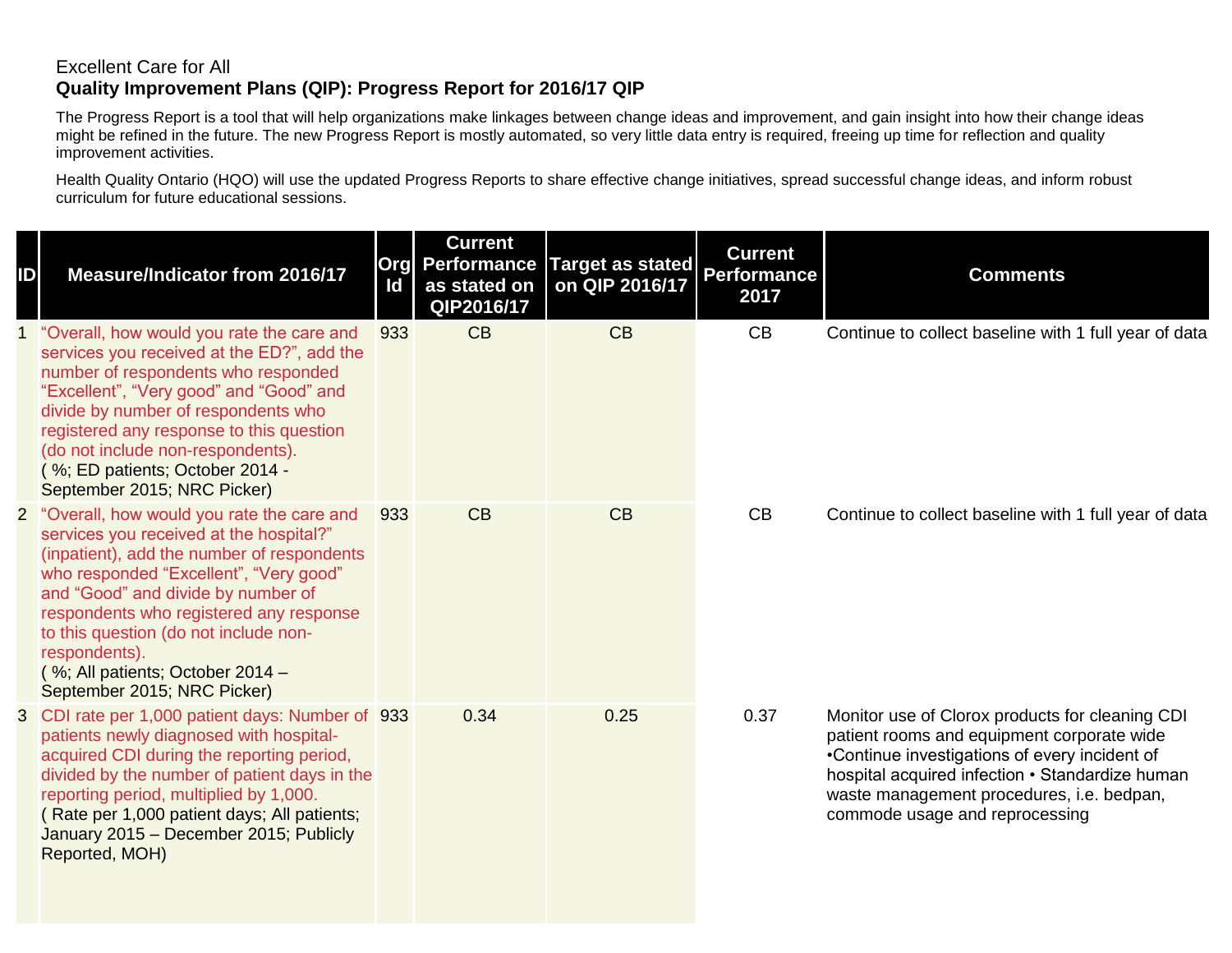|    | 4 ED Wait times: 90th percentile ED length of 933<br>stay for Admitted patients.<br>(Hours; ED patients; January 2015 -<br>December 2015; CCO iPort Access)                         |     | 28.70  | 20.90 | 29.30  | •Focus on maintaining ED admission rates at 10%<br>at Met Campus and 13% at Ouellette Campus, or<br>lower to increase ED capacity and performance<br>and improved bed utilization across both sites.<br>Hospital is 2 years post realignment of two major<br>acute sites which has allowed for integration of<br>medical and admin leadership to further reinforce<br>standardization of practices. • Implement ' Zones'<br>where patients move through for assessment,<br>testing, treatment and monitoring to improve<br>patient flow .Maintain a 16 bed Short Stay<br>Medical Unit for unattached family medicine<br>patients with an expected LOS of less than 72<br>hours at the Met site to impact ED flow • Improve<br>overall flow with increase in percentage of<br>patients discharged before 1100 and 1400.<br>. Improved coordination with CCAC of complex<br>patients designated ALC and returning home.<br>Track discharge and referral rate of Geriatric<br><b>Emergency Department Nurse</b> |
|----|-------------------------------------------------------------------------------------------------------------------------------------------------------------------------------------|-----|--------|-------|--------|--------------------------------------------------------------------------------------------------------------------------------------------------------------------------------------------------------------------------------------------------------------------------------------------------------------------------------------------------------------------------------------------------------------------------------------------------------------------------------------------------------------------------------------------------------------------------------------------------------------------------------------------------------------------------------------------------------------------------------------------------------------------------------------------------------------------------------------------------------------------------------------------------------------------------------------------------------------------------------------------------------------|
|    | 5 Falls with injury for acute inpatients<br>Rate per 1000 patient days/month; Acute<br>Inpatient; 2015; Hospital collected data)                                                    | 933 | 0.06   | 0.05  | 0.05   | •Continue Corporate Fall Prevention Program<br>including Fall Prevention and Comfort Round<br>Bundles through reinforcing best practice<br>evidence on assessment of risk and<br>implementation of strategies/ interventions • Roll<br>out of Model of Care training to all inpatient<br>medical surgical nursing units. • Standard unit<br>working groups integrate standardized best<br>practices through standard work to achieve quality<br>care and outcomes.                                                                                                                                                                                                                                                                                                                                                                                                                                                                                                                                           |
| 6. | <b>Hospital Standardized Mortality Ratio</b><br>(HSMR)<br>(Number of observed deaths divided by the<br>number of expected deaths multiplied by<br>100.; All patients; CY2015; CIHI) | 933 | 104.00 | 96.00 | 105.00 | •Continue with established auditing process for<br>patient mortality and morbidity reviews. • Continue<br>to monitor and track physician documentation<br>compliance indicators established by Medical<br>Quality Assurance Committee monthly. . Conduct<br>QCIPA's with physician, administration and front<br>line staff participation to review unusual events . •<br>Conduct and track daily leadership rounding and<br>comfort care rounds to ensure patient needs are<br>being met and timely response to deteriorating<br>condition. • Continued physician engagement with<br>acuity summary compliance                                                                                                                                                                                                                                                                                                                                                                                               |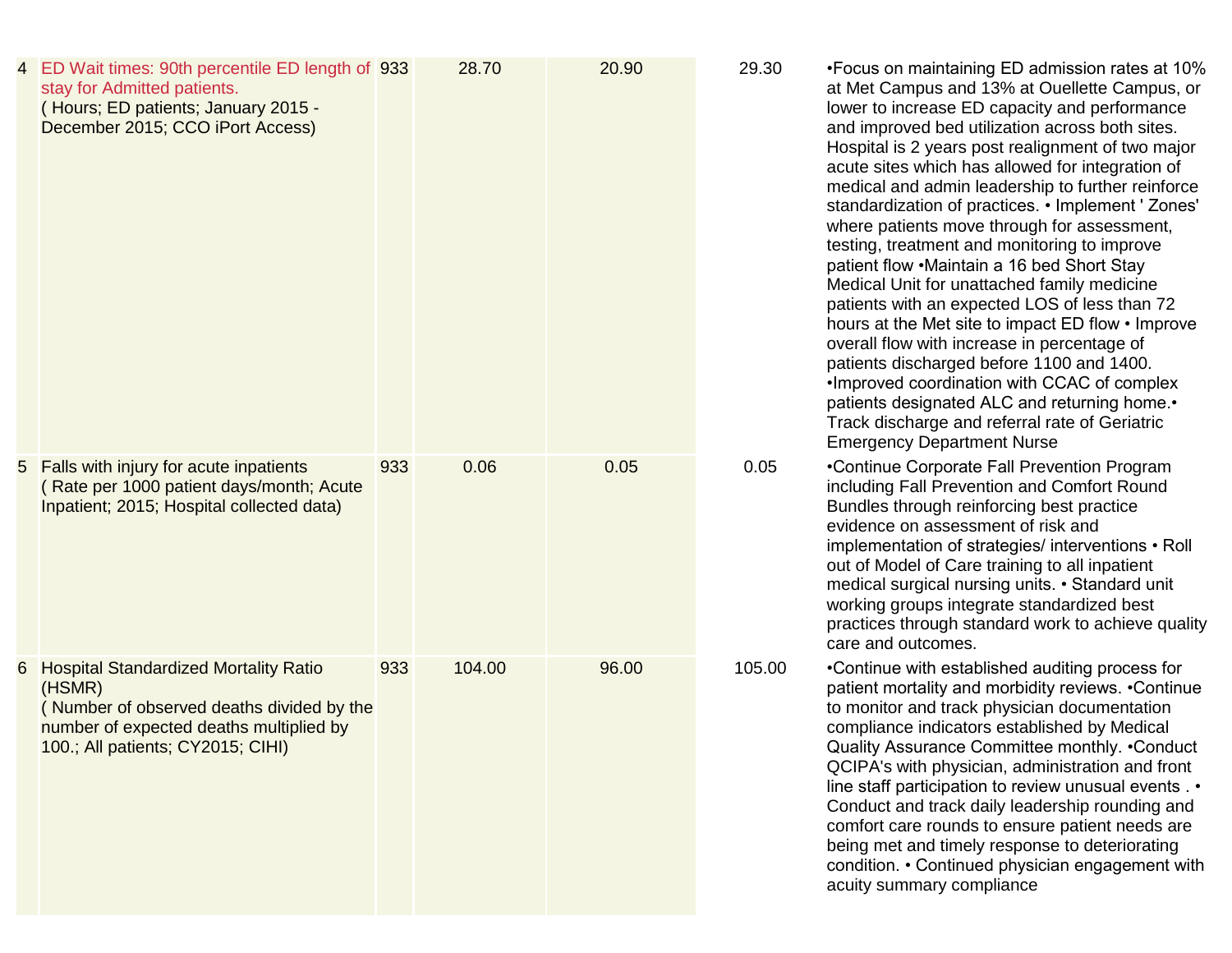|   | 7 Medication reconciliation at admission: The 933<br>total number of patients with medications<br>reconciled as a proportion of the total<br>number of patients admitted to the hospital<br>(Rate per total number of admitted<br>patients; Hospital admitted patients; most<br>recent quarter available; Hospital collected<br>data)                              |     | 44.20 | 50.00  | 41.       |
|---|--------------------------------------------------------------------------------------------------------------------------------------------------------------------------------------------------------------------------------------------------------------------------------------------------------------------------------------------------------------------|-----|-------|--------|-----------|
| 8 | Number of times all three phases of the<br>surgical safety checklist were performed<br>('briefing', 'timeout' and 'debriefing') during<br>the reporting period, divided by the total<br>number of surgeries performed in the<br>reporting period, multiplied by 100.<br>(%; All surgical procedures; Jan 2015 -<br>Dec - 2015; Publicly Reported, MOH)             | 933 | 99.96 | 100.00 | 99.       |
| 9 | Number of times that hand hygiene was<br>performed before initial patient contact<br>during the reporting period, divided by the<br>number of observed hand hygiene<br>opportunities before initial patient contact<br>per reporting period, multiplied by 100.<br>(%; Health providers in the entire facility;<br>Jan 2015 - Dec 2015; Publicly Reported,<br>MOH) | 933 | 94.50 | 95.00  | 95.       |
|   | 10 Overall, how would you rate the care and<br>services you received at the ED?<br>(%; ED patients; Oct 2014- Sep 2015;<br>EDPEC)                                                                                                                                                                                                                                  | 933 | CB    | CB     | <b>CI</b> |
|   | 11 Overall, how would you rate the care and<br>services you received at the Hospital?<br>(%; All patients; Oct 2014 - Sep 2015; CIHI<br>portal)                                                                                                                                                                                                                    | 933 | CB    | CB     | <b>CI</b> |

```
70 • Engage physicians, ED staff and pharmacy staff
to review current state. Research best practices. 
 Design future state process and revise med rec 
form with clearly identified roles and 
responsibilities of nursing, physicians (ED and 
MRP) and pharmacists/pharmacist techs.
```
90 • Ongoing auditing of compliance with use of surgical safety checklist during all three phases: briefing; timeout; and debriefing. Compliance with the surgical safety checklist reduces the number of communication failures, promotes proactive and collaborative team communication and identify patient safety problems and concerns

50 •Continue best practice hand hygiene auditing with real -time feedback to staff/visitors/etc. •Educate patients and visitors regarding hand hygiene performance expectations on all unit - 2x4 campaign, brochures, teaching. •Continue to implement Electronic HH Auditing Software, i.e. use of hand held devices, report distribution • continue Just Clean Your Hands Hand Hygiene Audit training for all HH Auditors to ensure validity of HH results • Increase number of frontline staff trained in JCYHs, teaching. •Continue to implement Electronic Hand Hygiene Software

B Continue to collect baseline with 1 full year of data

B Continue to collect baseline with 1 full year of data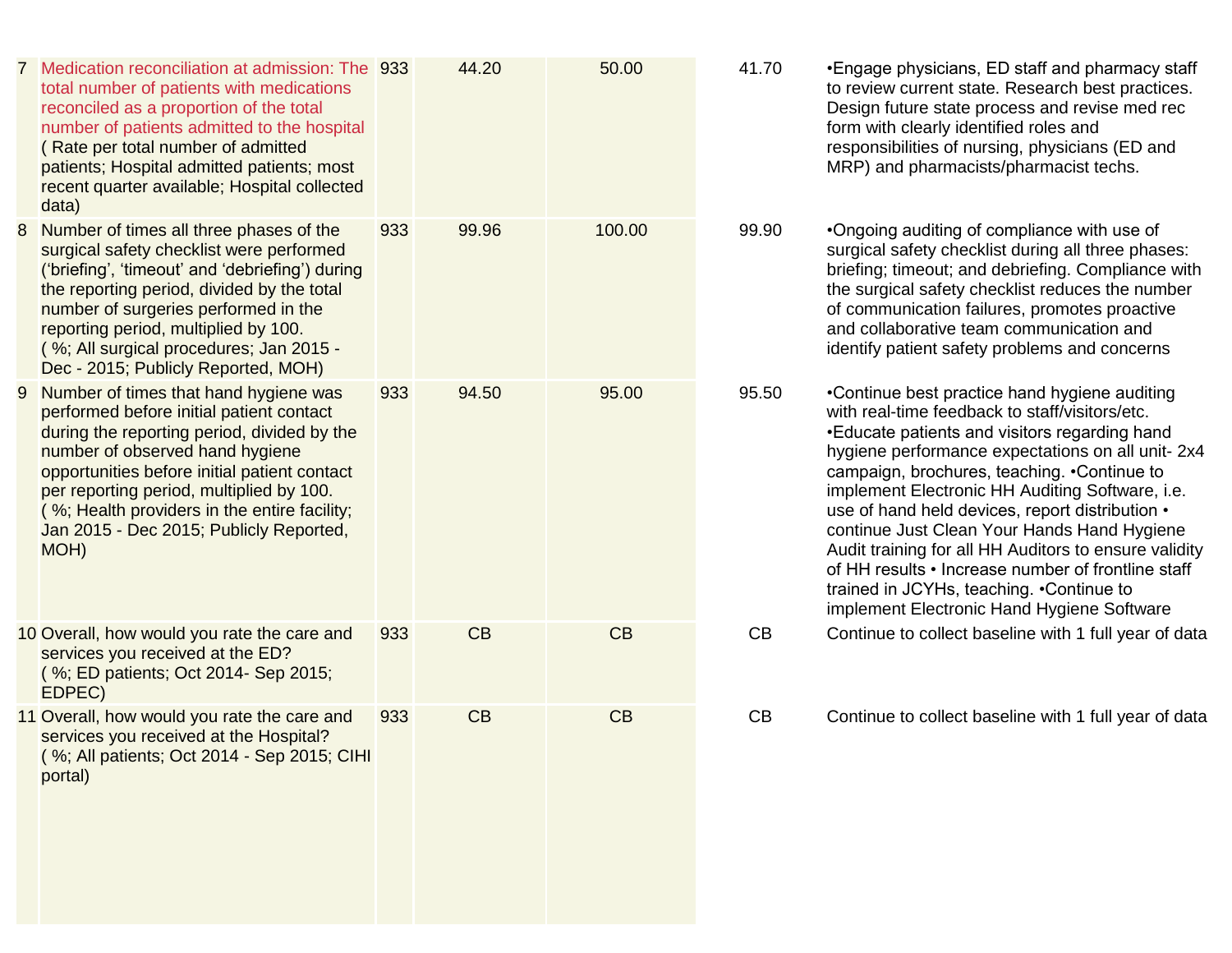| 12 Percentage of acute hospital inpatients<br>discharged with selected HBAM Inpatient<br>Grouper (HIG) that are readmitted to any<br>acute inpatient hospital for non-elective<br>patient care within 30 days of the discharge<br>for index admission.<br>(%; Discharged patients with selected HIG<br>conditions; July 2014 - June 2015; CIHI<br>DAD) | 933 | 15.01 | 14.26 | 15.36 | •Focusing on and creating unique process to<br>address populations that return to hospital<br>frequently by implementing a standardized care<br>pathway to guide care from admission in the<br>Emergency Department to discharge and beyond<br>for selected HIG's • Utilize appropriate risk<br>assessment to prospectively identify patients who<br>might benefit from more intense post discharge<br>care • Conduct coordinated individualized<br>discharge planning . Ensure collaboration with the<br>CCAC to ensure community nursing support for<br>patient once discharged from acute care. •<br>Standardization of processes across both acute<br>care sites continues with realignment of programs<br>and services |
|--------------------------------------------------------------------------------------------------------------------------------------------------------------------------------------------------------------------------------------------------------------------------------------------------------------------------------------------------------|-----|-------|-------|-------|-----------------------------------------------------------------------------------------------------------------------------------------------------------------------------------------------------------------------------------------------------------------------------------------------------------------------------------------------------------------------------------------------------------------------------------------------------------------------------------------------------------------------------------------------------------------------------------------------------------------------------------------------------------------------------------------------------------------------------|
| 13 Risk-adjusted 30-day all-cause readmission 933<br>rate for patients with CHF (QBP cohort)<br>(Rate; CHF QBP Cohort; January 2014 -<br>December 2014; CIHI DAD)                                                                                                                                                                                      |     | 22.96 | 21.81 | 22.74 | Initiated QBP multidisciplinary team focusing on<br>implementation of best practices for the CHF<br>patient and development of CHF order set, clinical<br>pathway and patient experience pathway.<br>Oversight of project from QBP steering committee<br>and SOP executive sponsors (senior level<br>administrators).                                                                                                                                                                                                                                                                                                                                                                                                       |
| 14 Risk-adjusted 30-day all-cause readmission 933<br>rate for patients with COPD (QBP cohort)<br>(Rate; COPD QBP Cohort; January 2014 -<br>December 2014; CIHI DAD)                                                                                                                                                                                    |     | 22.94 | 21.24 | 21.60 | •Multidisciplinary team meets weekly to review<br>readmission rates and overall COPD QBP<br>scorecard and indicators. QBP senior level<br>oversight committee reviews monthly. Physician<br>representation includes Family Medicine, Internal<br>Medicine and Respirology and multidisciplinary<br>team includes nursing, respiratory therapy,<br>CCAC, and decision support.                                                                                                                                                                                                                                                                                                                                               |
| 15 Risk-adjusted 30-day all-cause readmission 933<br>rate for patients with stroke (QBP cohort)<br>(Rate; Stroke QBP Cohort; January 2014 -<br>December 2014; CIHI DAD)                                                                                                                                                                                |     | 9.67  | 8.76  | 7.04  | .Initiated QBP multidisciplinary team focusing on<br>implementation of best practices for the Stroke<br>patient and development of Stroke order set,<br>clinical pathway and patient experience pathway.<br>Oversight of project from QBP steering committee<br>and SOP executive sponsors (senior level<br>administrators). • Acute Stroke Unit will be officially<br>launched to ensure that all patients with stroke<br>receive the appropriate expert care in a cohosted<br>setting. Partnered with CCAC to develop and<br>implement an innovative rehab strategy to<br>promote earlier discharge and provide more<br>timely rehab services in the home.                                                                |